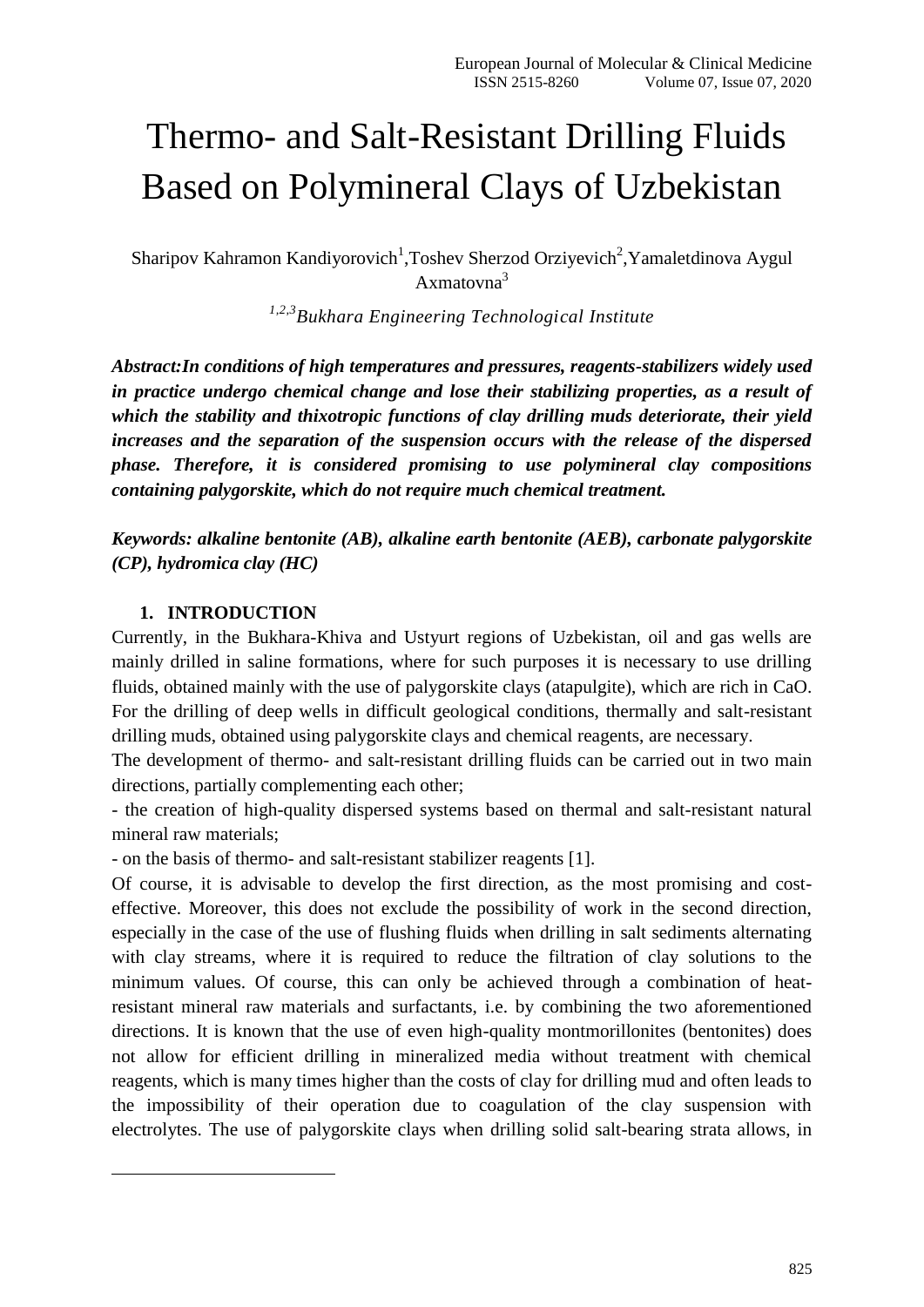some cases, to dispense with expensive chemical reagents, which reduces the cost of drilling mud by a dozen times [2].

Long-term practice shows that conventional clay minerals, even during chemical processing, are not able to form disperse systems that are stable in the presence of electrolytes in the hydrothermal drilling mode. In this case, the use of palygorsk-containing drilling fluids allows further drilling of difficult and deep wells. Such solutions have low filtration and are suitable for drilling salt deposits interspersed with clay interlayers [3].

As can be seen, salt-resistant clay minerals do not significantly change the course of the deformation process in their dispersions when exposed to various electrolytes. Moreover, this is confirmed both with and without surfactant additives.

Today, special formulations have been developed abroad for the production of palygorskcontaining drilling fluids, which have low filtration and resistance to the action of high bottomhole temperatures and electrolytes. This once again confirms the need for the correct choice of local mineral raw materials for the preparation of drilling fluids used in difficult drilling conditions [4].

## **2. MATERIALS AND METHODS**

The carbonate palygorskite (CP) of the Navbahor deposit (Navoi region) is an aqueous magnesium aluminum silicate with the ideal formula  $R_5[Si_8O_2](OH)_2$ . (OH<sub>2</sub>)<sub>4</sub>, 4H<sub>2</sub>O. The crystal structure of this palygorskite, having a stratified structure, resembles the structure of an amphibole and has zeolite-like minerals of  $6.4.3.7 \text{ Å}$  in size. There are two types of water in them: the molecules are freely placed and bound to the electronegative surface of the tetrahedral bases, and molecules that are bonded to octahedral cations on the side walls of the channels. These molecules are removed from the latter at higher temperatures, as are water molecules from zeolites. The density of carbonate palygorskite (depending on the place of sampling) ranges from 2.3 to 2.5  $g / cm<sup>3</sup>$ . By repeated chemical analyzes, it was found that in the carbonate palygorskite, the  $SiO_2$ : RO ratio varies between 2.1 and 2.5. (where RO is the content of MgO, FeO,  $A_2O_3$ , Fe<sub>2</sub>O<sub>3</sub> expressed in equivalents of the amount of MgO). For the carbonate palygorskite of the Navbakhor field, the total exchange capacity is 20–30 mg-eq per 100 g of sample [5].

#### **3. RESULTS AND DISCUSSIONS**

Table 1 presents the results of thermal analysis of three types of clays from the Navbakhor deposit. From table 1 it can be seen that the bentonites (montmorillonites) of the Navbakhor deposit have differences in temperature with the observed endothermic effects, which shows the difference in their crystalline structure. In alkaline bentonite (AB), the first maximum is observed at 150-180°С, when the main amount of hygroscopic water is released;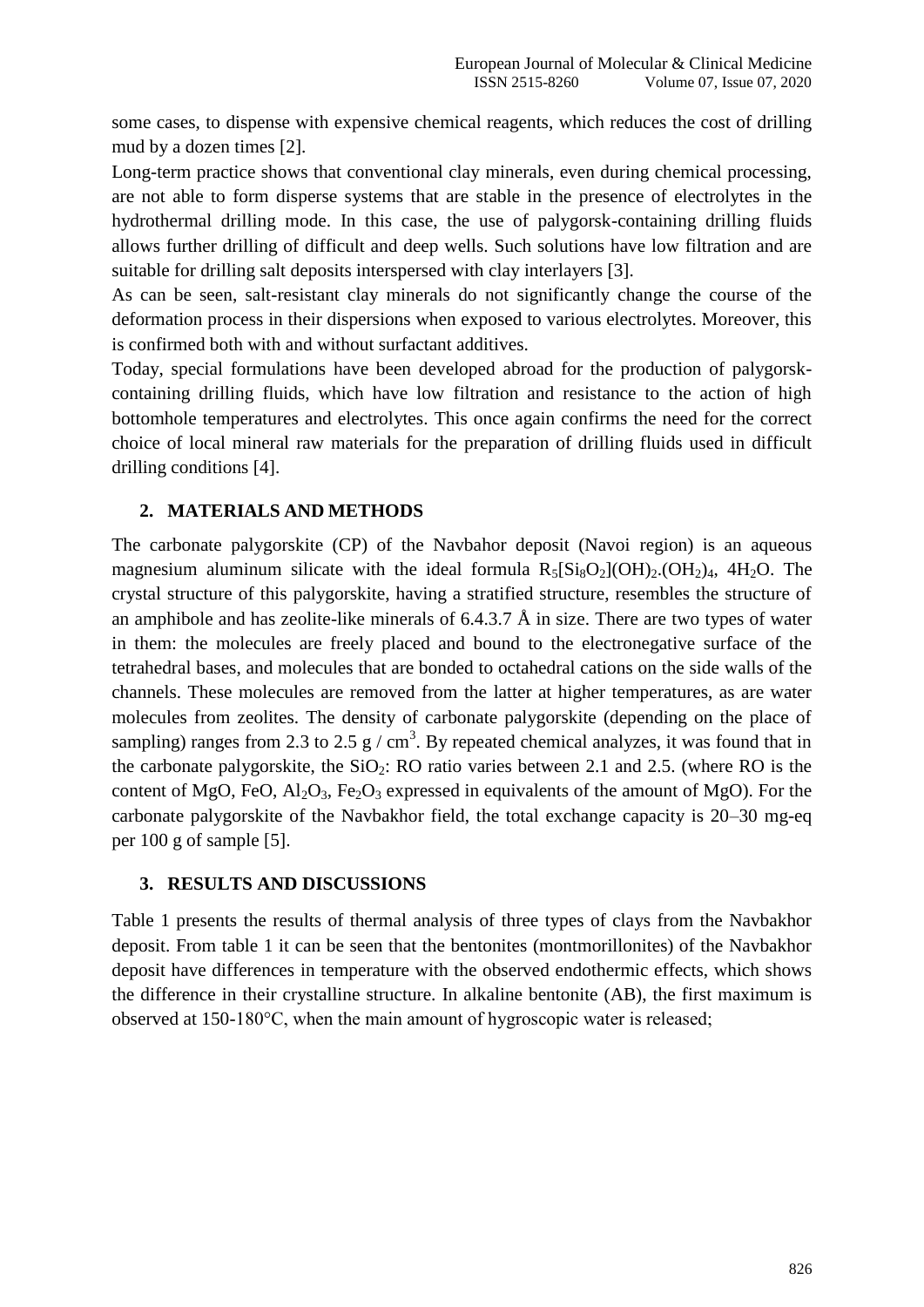| <sub>of</sub><br><b>Types</b> | Temperature, $\mathrm{C}$ |                |                                     |  |
|-------------------------------|---------------------------|----------------|-------------------------------------|--|
| thermoeffect                  | bentonite NF              |                | <b>Carbonate</b><br>palygorskite NF |  |
|                               | alkaline                  | alkaline earth |                                     |  |
| Endothermic:                  |                           |                |                                     |  |
| -first maximum                | 150-180                   | 160-190        |                                     |  |
| -second maximum               | 550-600                   | 600-620        |                                     |  |
| - third maximum               | 720-760                   | 740-790        |                                     |  |
| Exothermic                    |                           |                |                                     |  |
| -first maximum                |                           |                | 140-170                             |  |
| -second maximum               | ۰                         |                | 500-580                             |  |
| - third maximum               |                           |                | 800-850                             |  |

Table 1.The results of the analysis of endo- and exothermic effects by the methods of thermal analysis of bentonites and palygorskite Navbakhor field (NF)

At 550-600°C, moisture is removed from the crystal lattice of the mineral of hydroxyl groups; at 720-760°С, residues of hydroxyl groups are removed with recrystallization of montmorillonite. When the type of bentonite changes from alkaline to alkaline-earth, approximately the same phenomenon is observed, with some difference in the temperatures of the maxima. In the study of the carbonate palygorskite of the Navbakhor field, unlike bentonites, three exothermic maxima are found associated with the removal of respectively adsorption-bound water, "zeolite" water from the channels of the crystal structure and OH groups, hydrated water to form a compressed form. Features of the crystal structure and chemical composition of carbonate palygorskite containing more than 16% of CaO have a significant role in obtaining thermal and salt-resistant drilling fluids. It should be noted that the carbonate palygorskite is characterized by relatively large dispersion than other types of clay.

All the above considered parameters of bentonites and carbonate palygorskite of the Navbakhor field determine their behavior during the formation of coagulation-thixotropic structures in the resulting drilling mud. The main indicator for determining the stability of clay suspensions when drilling wells in complicated geological conditions, especially in saltbearing formations, is the cation exchange of the clays used. Given this, we have studied this indicator for all three types of clays of the Navbakhor deposit using standard methods [6]. The results are presented in table 2.

| <b>Type of clay</b>            | Exchange complex, mEq per 100 g of clay |                    |       |              |  |
|--------------------------------|-----------------------------------------|--------------------|-------|--------------|--|
|                                | $\mathbf{Ca}^{2+}$                      | $\mathbf{Mg}^{2+}$ | $Na+$ | <b>Total</b> |  |
| Alkaline bentonite (AB)        | 56,4                                    | 7,9                |       | 65,4         |  |
| Alkaline earth bentonite (AEB) | 48,7                                    | 6,1                | 0.9   | 55,7         |  |
| Carbonate palygorskite (CP)    |                                         | prevails           |       | 27,8         |  |

Table 2. Values of cation exchange of clays of Navbakhor field

From the data of Table 2 it can be seen that the smallest value of cationic exchange belongs to the carbonate palygorskite of the Navbakhor field (27.8 mg eq per 100 g of clay), which is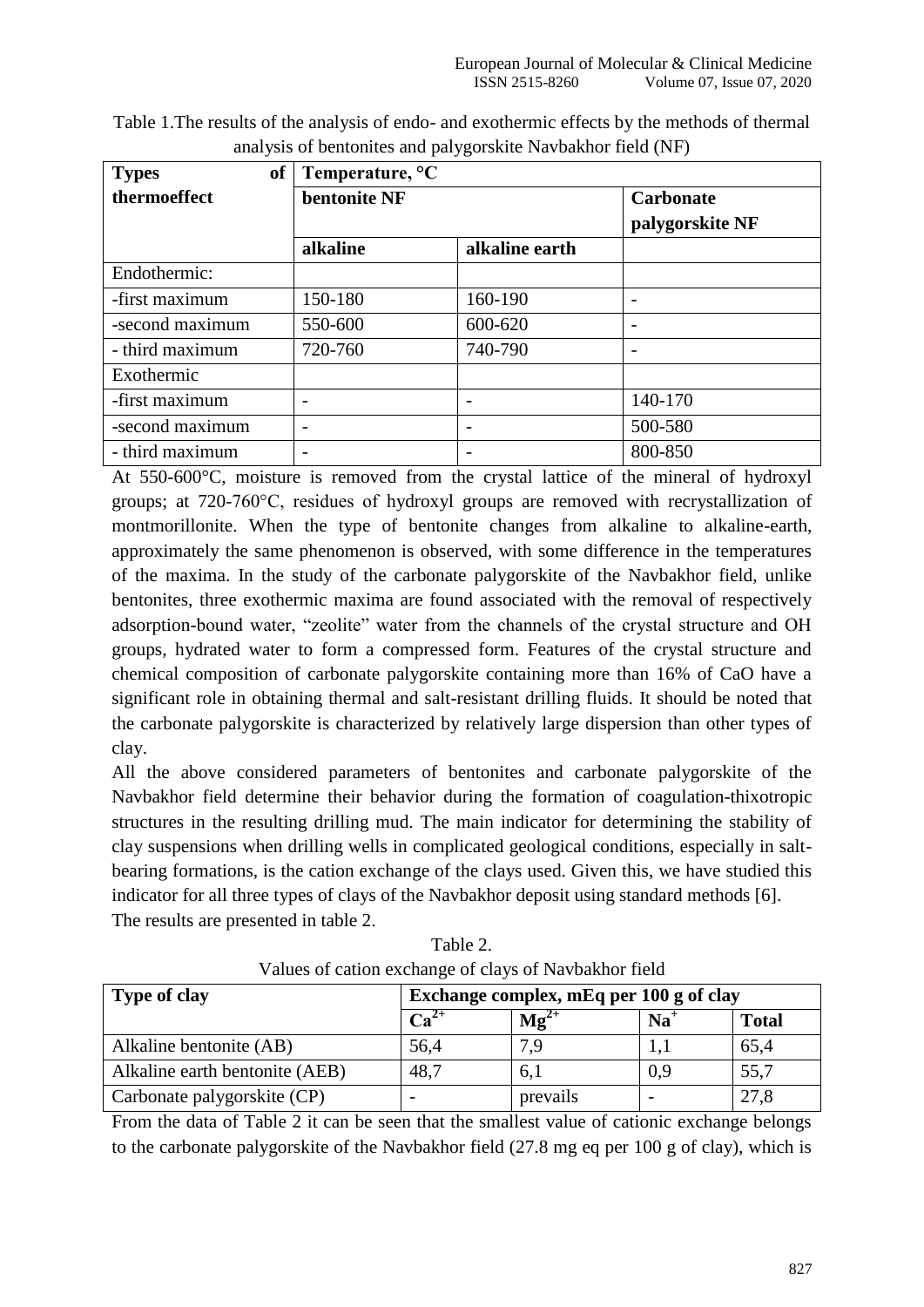consistent with the salt tolerance of drilling fluids derived from it. Substitution of the carbonate palygorskite exchange complex with various ions slightly affects its hydrophilicity. The physical essence in the salt tolerance of the suspension obtained on the basis of the carbonate palygorskite of the Navbakhor field is explained by its ability to form strong, "weakly vulnerable" in relation to the action of electrolyte-coagulators contacts [5,6]. As can be seen, the individual application of the clay of the Navbakhor field in the preparation of drilling fluids does not fully satisfy the modern requirements of the drilling geologists, which dictates the need to create effective polymineralized compositions based on them. In practice, "bentonite-kaolin", "bentonite-palygorskite", "bentonite-hydromica" clay mixtures for drilling wells in various conditions are used.

However, mixtures i.e. compositions of these types of clays of the Navbakhor field for obtaining drilling fluids have not been studied enough.

In order to fill this gap, we studied a number of compositions obtained on the basis of clays from the Navbakhor deposit and others [6].

The results are presented in Fig.1.



Fig. 1. Changes in the values of total cationic exchange  $(- \triangle -)$  and salt tolerance coefficient (- ● -) depending on the content of palygorskite and alkaline bentonite (AB) in the mud composition

In drilling muds obtained from the compositions of clay minerals, the relative decrease in the minimum concentration of the formation of a coagulation structure in all major mixtures is noteworthy. All these features of the formation of coagulation structures in solutions of polymineral clay compositions, determined by the possibility of the occurrence of certain types of contacts, the most effective in the conditions of the existence of suspensions, and their distribution in the volume of the system, i.e. the scheme for constructing the solution framework is a coagular confirmation of the advantage of carbonate palygorskite over other types of clays [7].

It is known that the salt tolerance of clay minerals, i.e. the stability of the coagulation structures of their water systems under cationic volume and the action of electrolytes is the most important property of the drilling fluid.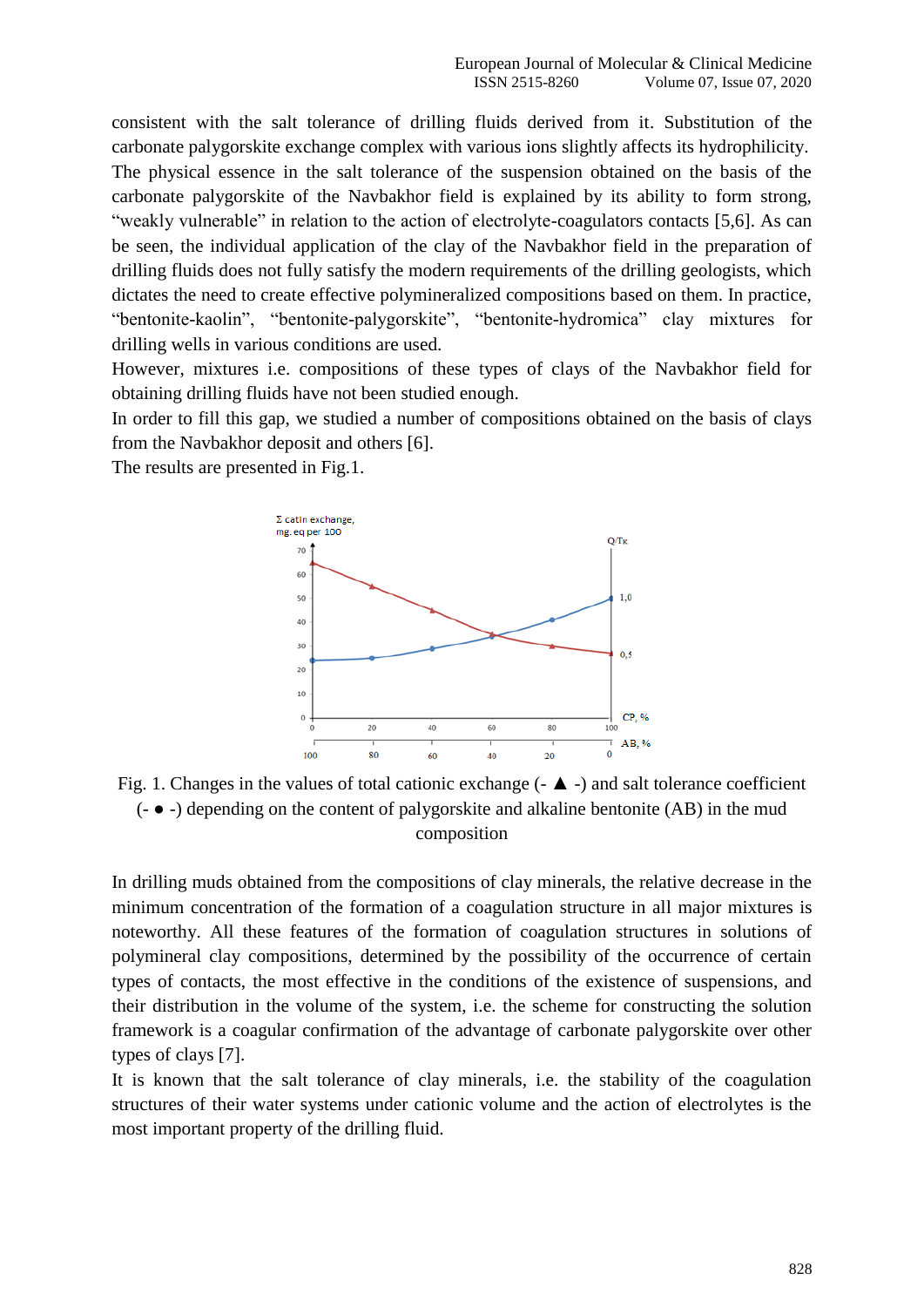The results of an individual study of the carbonate palygorskite of the Navbakhor field and other clays in the preparation of salt-resistant drilling fluids showed that the creation of effective compositions based on them requires study in the form of clay suspensions.

We studied the changes in the values of total cationic exchange and the salt tolerance coefficient (Q/T) depending on the content of carbonate palygorskite and alkaline bentonite from the Navbakhor field in the composition of the mud. From Fig. 1, it can be seen that the greater the amount of heat of wetting Q of the suspension of the clay mineral in relation to the capacity, the cancellation of  $T_k$ , the more salt tolerant this mineral is.



Fig.2. Changes in the values of total cation exchange (-Δ-) and salt tolerance coefficient (-○-) depending on the content of carbonate palygorskite (CP) and alkaline earth bentonite (AEB) in the mud composition of the drilling mud.

From Fig. 2 it is seen that when replacing AB on AEB in the composition, the regularities are preserved only until the shift of the clay ratio to 50:50%.

As a comparative assessment of the salt tolerance of drilling fluids obtained from clay compositions, the stability coefficient ( $\epsilon^1{}_0/C_{min}$ ), which is the ratio of the value of fast elastic deformation to the minimum suspension concentration, is more often used.

Based on this indicator, we investigated various clay compositions in the form of suspensions. The results are presented in Fig.3 and 4. At the same time, the energy indices (E/C) of salt tolerance of various compositions with the coefficients of their salt tolerance are compared.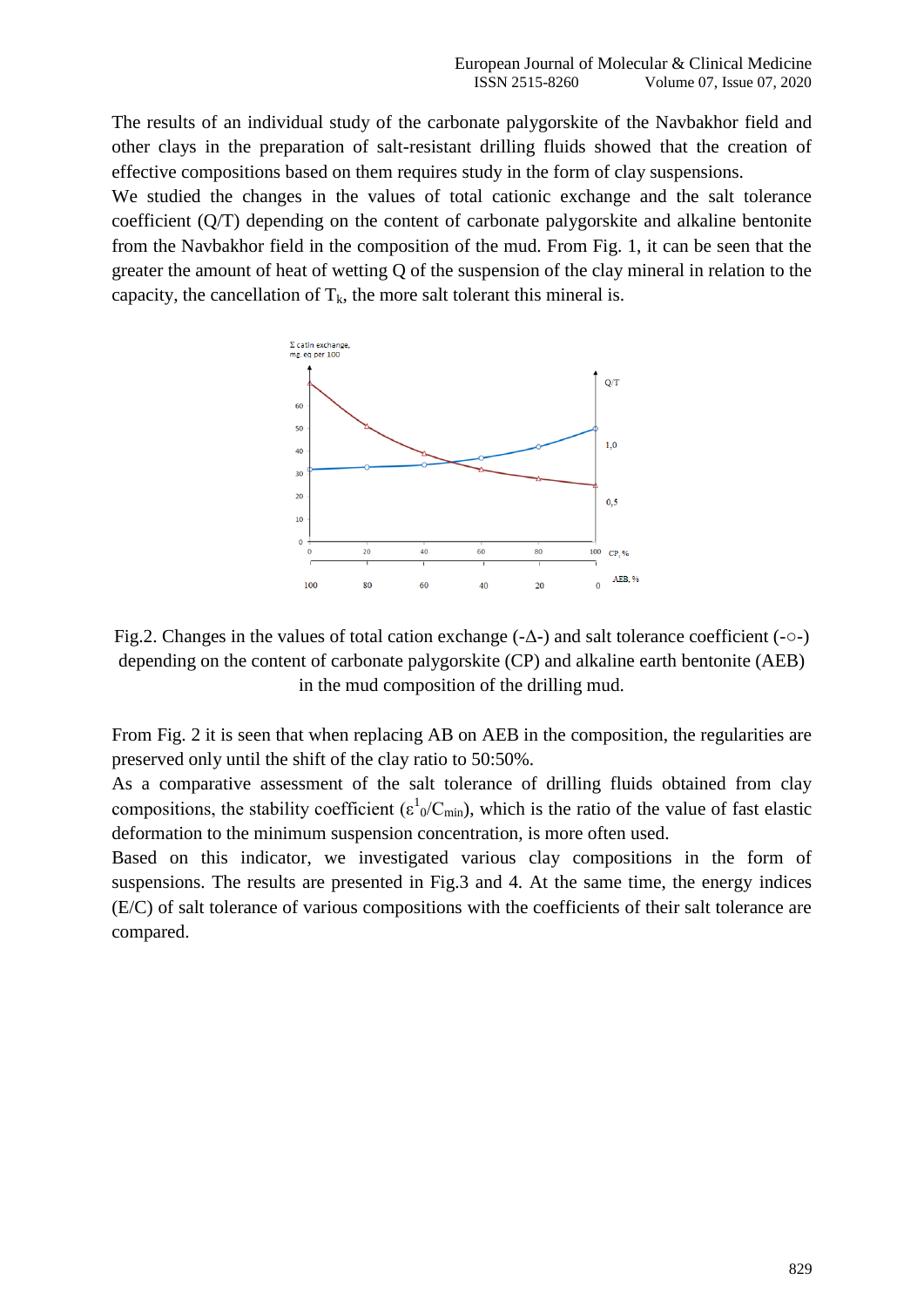

Fig.3. Changes in the values of ε10/Сmin (-■-) and specific binding energy (-□-) depending on the content of carbonate palygorskite (CP) and alkaline bentonite (AB) in the mud composition of the drilling mud.

The conclusion of the analysis of these curves (Fig. 1-4) is that the salt tolerance of drilling fluids can be increased by selecting an effective composition of clays including on the basis of clays Navbakhor field. Moreover, an increase in clay dispersity and the number of strong contacts leads to an increase in fast elastic deformations, a decrease in the minimum concentration of formation of a spatial network  $(C_{min})$  and, consequently, to an increase in the salt tolerance coefficient and, in some cases, to a change in the structural-mechanical type of drilling mud.

Today in the drilling practice they use more hydromica clay, obtained from local quarries. These include the red clays of the Shorsuv deposit (Fergana region).

Of course, the individual use of such clays in obtaining drilling fluids is not advisable because there are low yields and unsatisfactory quality of the aqueous suspension obtained [8].



Fig.4. Changes in the values of  $\varepsilon$ 10 / C<sub>min</sub> (- $\Diamond$ -) and specific binding energy (- $\bullet$ -) depending on the content of carbonate palygorskite (CP) and alkaline-earth bentonite (AEB) in the mud mud composition.

However, their combination with carbonate palygorskite, especially for increasing the salt tolerance of the resulting drilling mud, is of scientific and practical interest.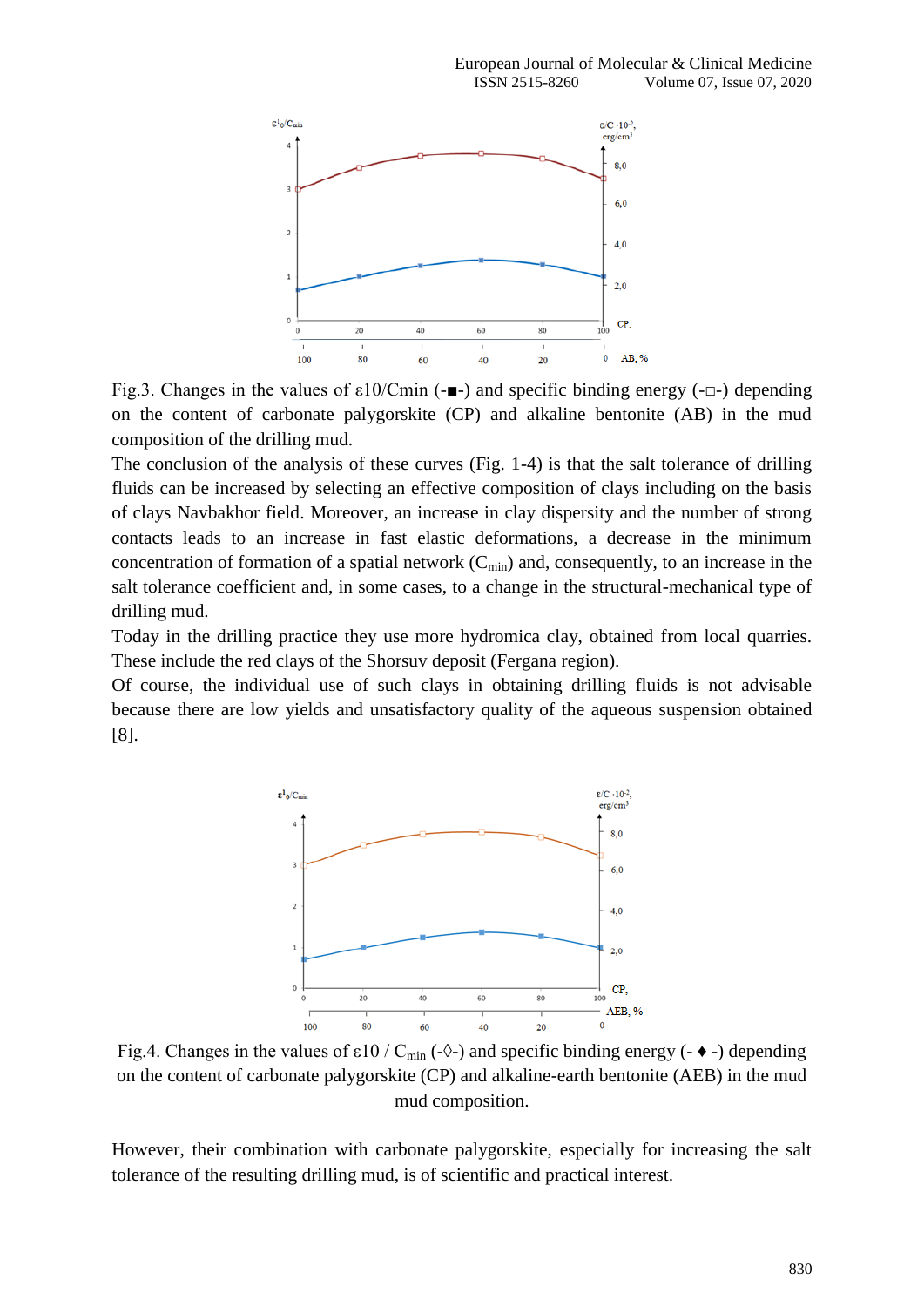We, on the basis of carbonate palygorskite NF and hydromica clay "Shorsuv" were obtained drilling fluids of various qualities.



Fig.5. Changes in the values of total cation exchange ( $\sim$   $\circ$  -) and salt tolerance coefficient ( $\sim$   $\bullet$ -) depending on the content of carbonate palygorskite (CP) and hydromica clay (HC) in the mud composition.

Figures 5 and 6 show that, unlike compositions composed of carbonate palygorskite with alkaline bentonite or alkaline-earth bentonite, a mixture of carbonate palygorskite with hydromica clay gives more highly resistant drilling muds.



Fig.6. The change in  $\varepsilon$ 10/C<sub>min</sub> (- $\Delta$ -) and specific bond energy (- $\blacktriangle$ -) depending on the content of carbonate palygorskite (CP) and hydromica clay (HC) in the composition of the drilling mud.

This can be explained by the fact that acicular crystals of carbonate palygorskite and rounded highly dispersed plates of hydromica clay form in the polymineral composition, compared with the corresponding individual clays, a much larger number of strong contacts. At the same time, between the crystals of carbonate palygorskite and aggregates-packages of hydrous micaceous clay, when they are introduced into the latter, compound-inclusions are formed, which are much larger than the Van der Waals-London force [9-18].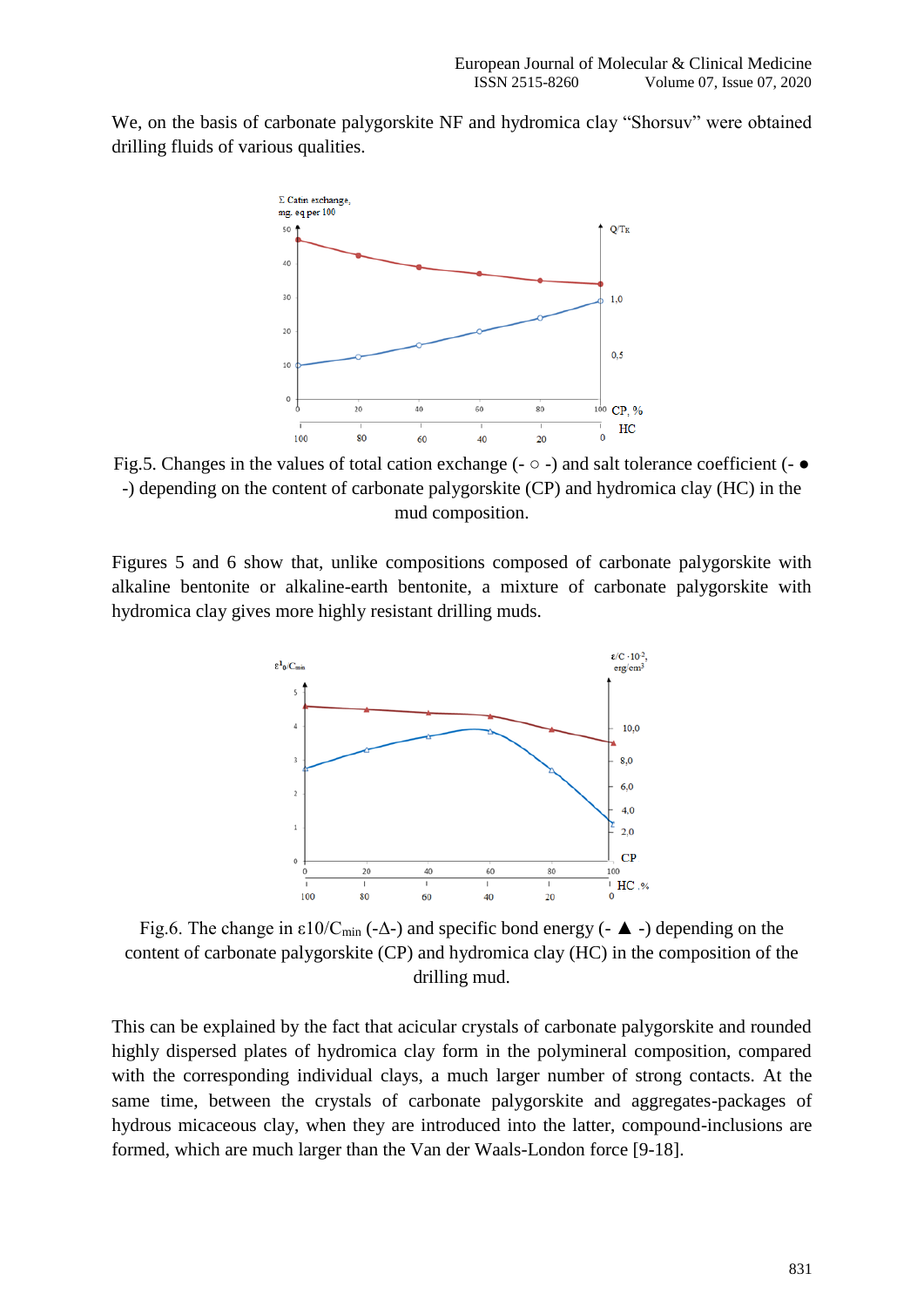From fig. 6 it can be seen that the specific binding energy of the palygorskitehydromicaceous composition exceeds  $9x10-2$  erg/cm<sup>3</sup> and the salt tolerance coefficient is 2.75. Of course, such a development of inclusion compounds in carbonate palygorskite compositions is possible with alkaline or alkaline-earth bentonites, where interpacket spaces due to significant imperfection of the structure are available for embedding palygorskite crystals into them.

## **4. CONCLUSION**

Thus, we can conclude that palygorskite-containing compositions of drilling fluids are highly resistant to the coagulant action of electrolytes. The salt tolerance of palygorskite clays is manifested in another 5% drilling mud. The presence of electrolytes in suspension contributes to a significant increase in the values of plastic strength, limiting statistical shear stress, and other structural-mechanical parameters. All this ultimately contributes to the hardening of the coagulation-thixotropic structure of the resulting drilling fluids.

In the composition "carbonate palygorskite-bentonite" compared with the solutions of the original minerals, a significant increase in the coefficient of stability of the coagulation structure is observed, which indicates a change in the process of structure formation. In addition, a more ordered structural grid is formed in this composition, in which the palygorskite particles are arranged in the most advantageous combinations for them. Their solutions are characterized by reduced elasticity, static plasticity and an increased period of true relaxation and the conventional modulus of deformation.

## **5. REFERENCES**

- [1] Toshev Sh.O., Bozorov G.R., Abdurahimov S.A. Obidov H.O. «Bentonite and polygorskitovye clays of Uzbekistan for the recept of the bore Solution», Essential issues of development on education, science and economy, February, 2005y, Aаrhus, Denmark, 57-59 p.
- [2] Gray, J. R. Composition and properties of drilling agents (flushing fluids). -M .: Nedra, 1985-509 p.
- [3] Ryazanov, Ya. A. Encyclopedia of drilling fluids Text. / Ya. A. Ryazanov. Orenburg .: Letopis, 2006. - 664 p.
- [4] B. M. Gavrilov, Yu. N. Moiss, et al. New salt-resistant poly-anionic lignosulfonate chemical reagent for drilling fluids. Oil industry, No. 4, 2000. P.17-18.
- [5] Bazarov G. R. Technology for obtaining effective drilling fluids based on local and spent oily clays. Thesis for the degree of Cand. tech. Sciences, Tashkent, 2006, P. 115.
- [6] Sh. O. Toshev, S. A. Abdurakhimov, B. Z. Adizov, G. R. Bazarov Composition and properties of composite clays of the Navbakhor deposit composite materials. Uzbek scientific, technical and production journal. №4, 2011, p.9-12.
- [7] Krylov, V. I. On the rheological properties of drilling drilling fluids Text / V. I. Krylov, V. V. Kretzul // Science and Technology of Hydrocarbons. №2, 2002. p. 53-64.
- [8] Ryabchenko V. I. Management of properties of drilling fluids. M .: Nedra, 1990.